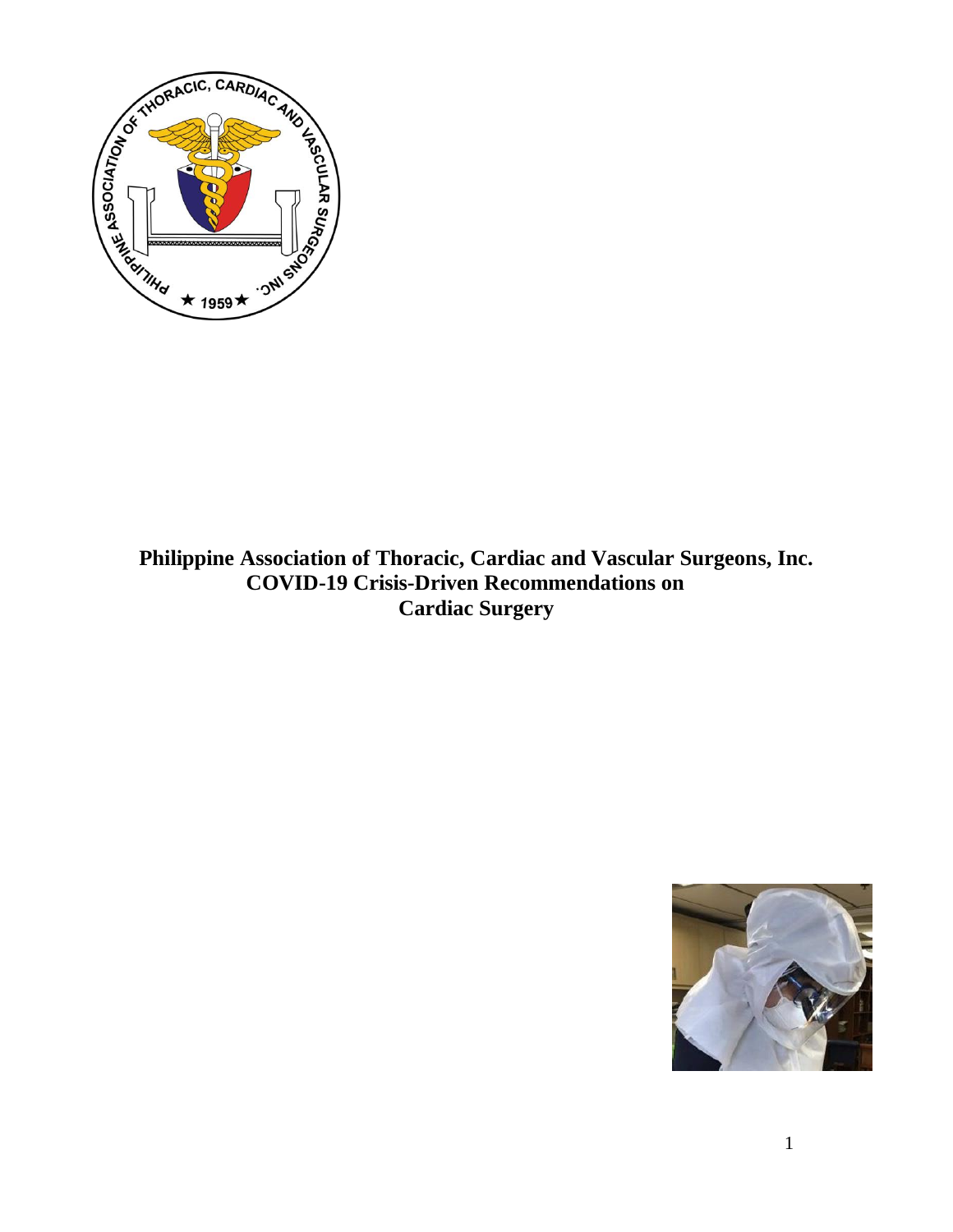# **Table of Contents**

| Patient selection for surgery |
|-------------------------------|
|                               |
|                               |
|                               |
|                               |
|                               |
|                               |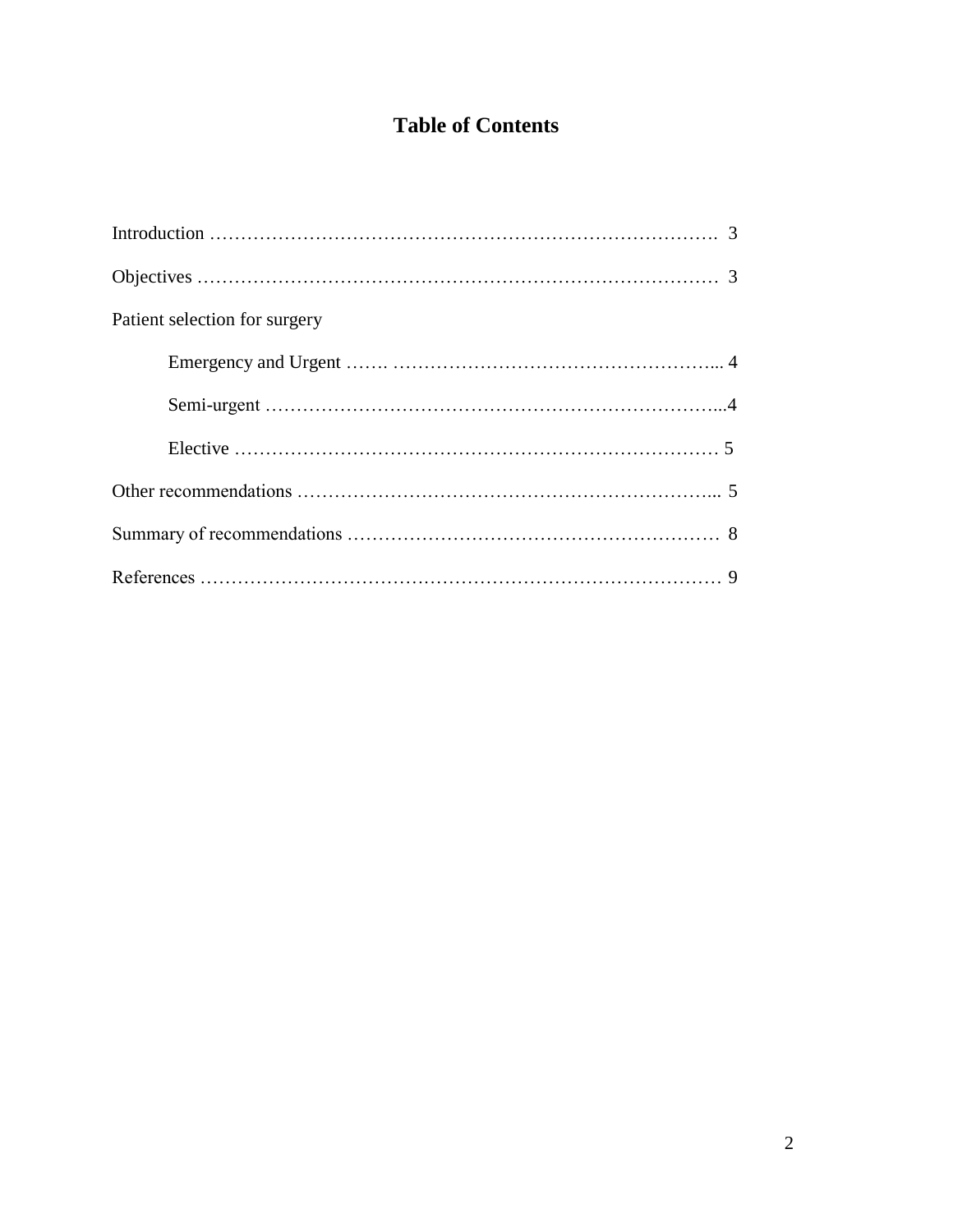## **INTRODUCTION:**

This document tackles the recommendations to address the massive disruptions in the surgical care of patients with acquired and congenital heart diseases. Peculiar to this subset of surgical patients are the following:

- a. The prevalence of cardiovascular disease (CVD) among COVID-19 patients is high at 16.4% <sup>6</sup>. Pre-existing CVD may predispose to COVID-19 infection<sup>7</sup>.
- b. Infected patients with CVD have a 10.5% mortality risk due to myocarditis  $\frac{8}{3}$ .
- c. The medicines for the management of COVID-19 have potential adverse cardiovascular effects<sup>7</sup>.
- d. The side-effects of surgery especially cardiopulmonary bypass (CPB) can exacerbate the complications of COVID-19 infection (i.e., CPB-induced cytokine proliferation, immunosuppression, pulmonary reperfusion injury, acute kidney injury, myocardial stunning, coagulopathy, etc.). Risk assessment is, therefore, higher.<sup>12</sup>
- e. The surgical management of CVD is resource-demanding (i.e., big surgical and ICU teams with concomittant increased use of PPEs, longer duration of ICU and inhospital stay, etc.).
- f. Longer close contact (and possible COVID-19 exposure) to a patient due to an inherently prolonged duration of surgery.
- g. Staff risk to COVID-19 exposure during perioperative cardiac arrest resuscitation.

Highlighted are the patient selection guidelines during various phases of human and material resource constraints (i.e., during the period of very limited resources in anticipation of the surge of COVID-19 cases, and the loosening of restrictions to resources during the 'flattening of the curve'). Community quarantine is not necessarily synonymous with the level of resource availability, therefore, our recommendations are also based on resource availability determined by the hospital chief and DOH mandates.

In addition, as appropriate institutional standard PPE requirements are anticipated to be already in place, we have additional recommendations considering the inclusion of the surgical loupes and the possibility of personnel fatigue during a long procedure.

Topics on penetrating and blunt cardiac trauma are excluded in this document, as they are true emergencies manageable in any tertiary hospital.

Objectives:

- 1) To protect both the healthcare workers and non-infected patients from exposure to COVID-19 virus
- 2) To maintain readiness in providing appropriate cardiac surgical care in this time of COVID-19 pandemic
- 3) To promote the judicious use of limited operating room and ICU human and material resources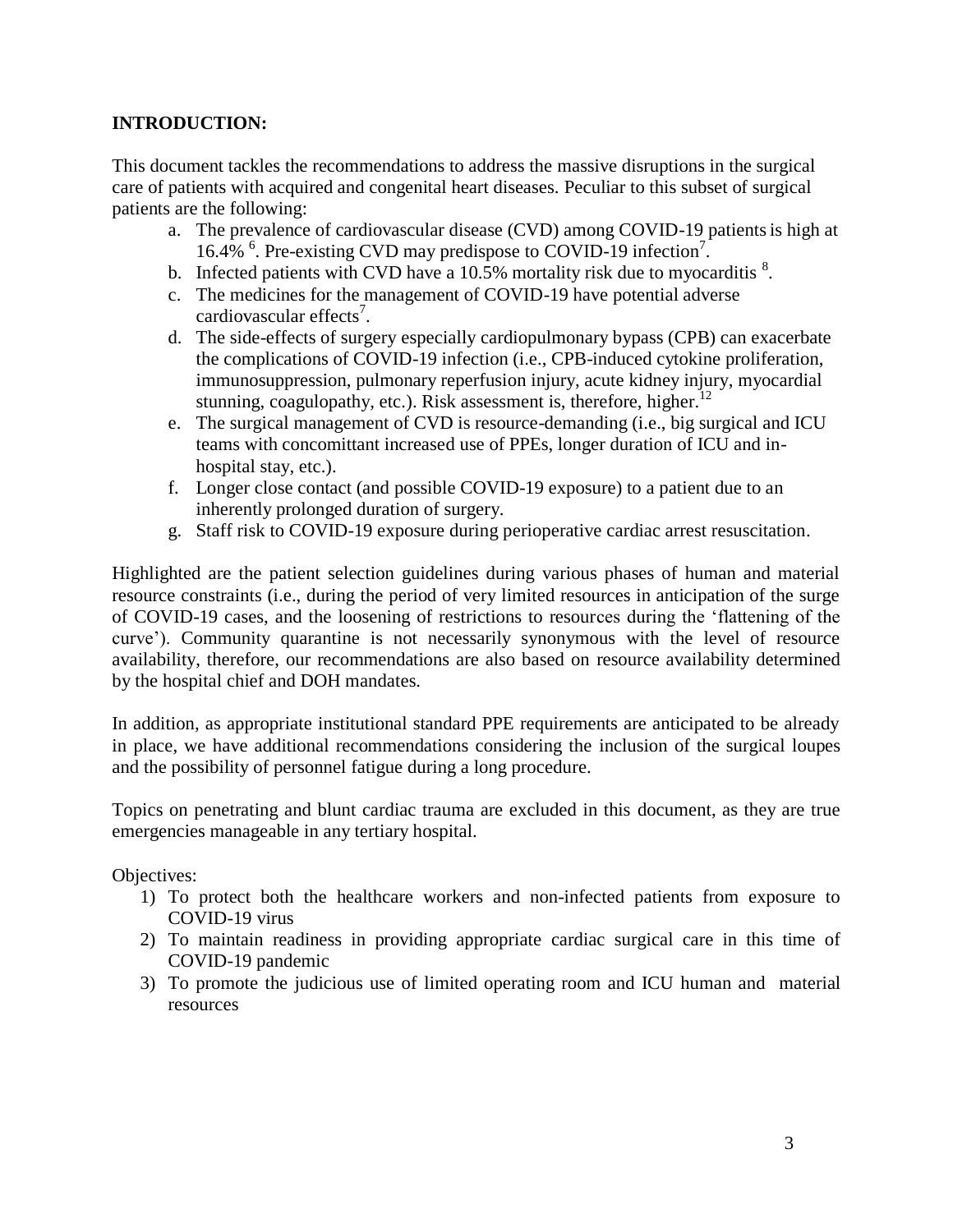## **RECOMMENDATIONS:**

- I. Multi-phased recommendations on cases to be operated based on the degree of limitations of human and material resources
	- A. Cases for emergency (within hours) and urgent (average 2 days) operations during the period of severely restricted resources in anticipation of and during the surge of COVID cases. The recommendation also holds for any period when the reason for the restriction is due to drained resources with or without ECQ.

| <b>Adult Cases</b>                                                                  | <b>Congenital Cases</b>                                 |  |
|-------------------------------------------------------------------------------------|---------------------------------------------------------|--|
| a. ACS (UA/NSTEMI, STEMI) not amenable to                                           | a) Congenital heart defects with PDA-dependent          |  |
| thrombolysis/PCI with on-going ischemia or                                          | lesions and hypercyanosis (PDA stenting preferred       |  |
| hemodynamic instability refractory to                                               | over shunt surgery)                                     |  |
| pharmacotherapy +/- IABP*                                                           |                                                         |  |
| b. STEMI with mechanical complications                                              | b) Obstructed TAPVR                                     |  |
| Critical MS in NYHA IV not amenable to PTMC                                         | d-TGA with intact ventricular septum                    |  |
| d. Severe AS with NYHA Class IV symptoms or                                         | d) Critical AS/PS (interventional procedure preferred   |  |
| recurrent syncope or unstable chest pain                                            | as initial management)                                  |  |
| e. Severe AS or severe MR in the setting of an ACS                                  | e) Neonatal severe coarctation of the aorta/hypoplastic |  |
| refractory to pharmacotherapy                                                       | arch/interrupted aortic arch                            |  |
| f. Acute severe MR with heart failure refractory to                                 | f) Infant with interrupted or hypoplastic aortic arch   |  |
| pharmacotherapy                                                                     | presenting with LCOS                                    |  |
| g. Infective endocarditis and prosthetic valve                                      | g) Intractable CHF from shunt lesions despite high      |  |
| complications where surgery is strongly indicated                                   | dose diuretics requiring a PA band                      |  |
| h. Obstructive or high risk for embolism of a cardiac                               | h) Completely occluded BTS with cyanotic spells         |  |
| tumor                                                                               |                                                         |  |
| Massive pericardial effusion with evidence of tamponade<br>i.                       |                                                         |  |
| Pulse generator end-of life within 2 months                                         |                                                         |  |
| k. Complete heart block                                                             |                                                         |  |
| $1 - I0$ patient quitically ill COVID 10 patients requiring $ECMO$ for requirements |                                                         |  |

l. In-patient critically ill COVID-19 patients requiring ECMO for respiratory support<sup>4</sup>

\*Emergency intravenous thrombolysis is the first choice for acute ST-segment elevation myocardial infarction (STEMI). For NSTEMI patients, early or time-limited intervention strategies should be selected immediately according to the risk stratification of ACS<sup>9</sup>.

B. List of priority cases for semi-urgent operations (delayed operations can cause potential harm) once there is a directive to allow more operations as the burden on resources lightens during the period of the 'flattening of the curve':

| <b>Adult Cases</b>                                                                                                                                  | <b>Congenital Cases</b>                                                                                 |
|-----------------------------------------------------------------------------------------------------------------------------------------------------|---------------------------------------------------------------------------------------------------------|
| a. Stable angina with severe 3- vessel disease or LMI                                                                                               | a) TOF with stable saturations between 55%-70%                                                          |
| b. Pulse generator end-of life within 6 months                                                                                                      | b) Shunt lesions with controlled heart failure requiring<br>maximal dosages of diuretics                |
| c. Severe AS with heart failure and decline in LVEF or<br>new-onset atrial fibrillation (especially if peak<br>transaortic jet velocity $>5.0$ m/s) | c) Stable supracardiac TAPVR or infracardiac<br><b>TAPVR</b>                                            |
| c. Severe MR with recent decline in LVEF and<br>worsening NYHA Class III symptoms despite optimal<br>medical therapy                                | d) Single ventricle physiology with stable saturations<br>between 55%-70% for first surgical palliation |
| d. Massive pericardial effusion patients not in tamponade*                                                                                          |                                                                                                         |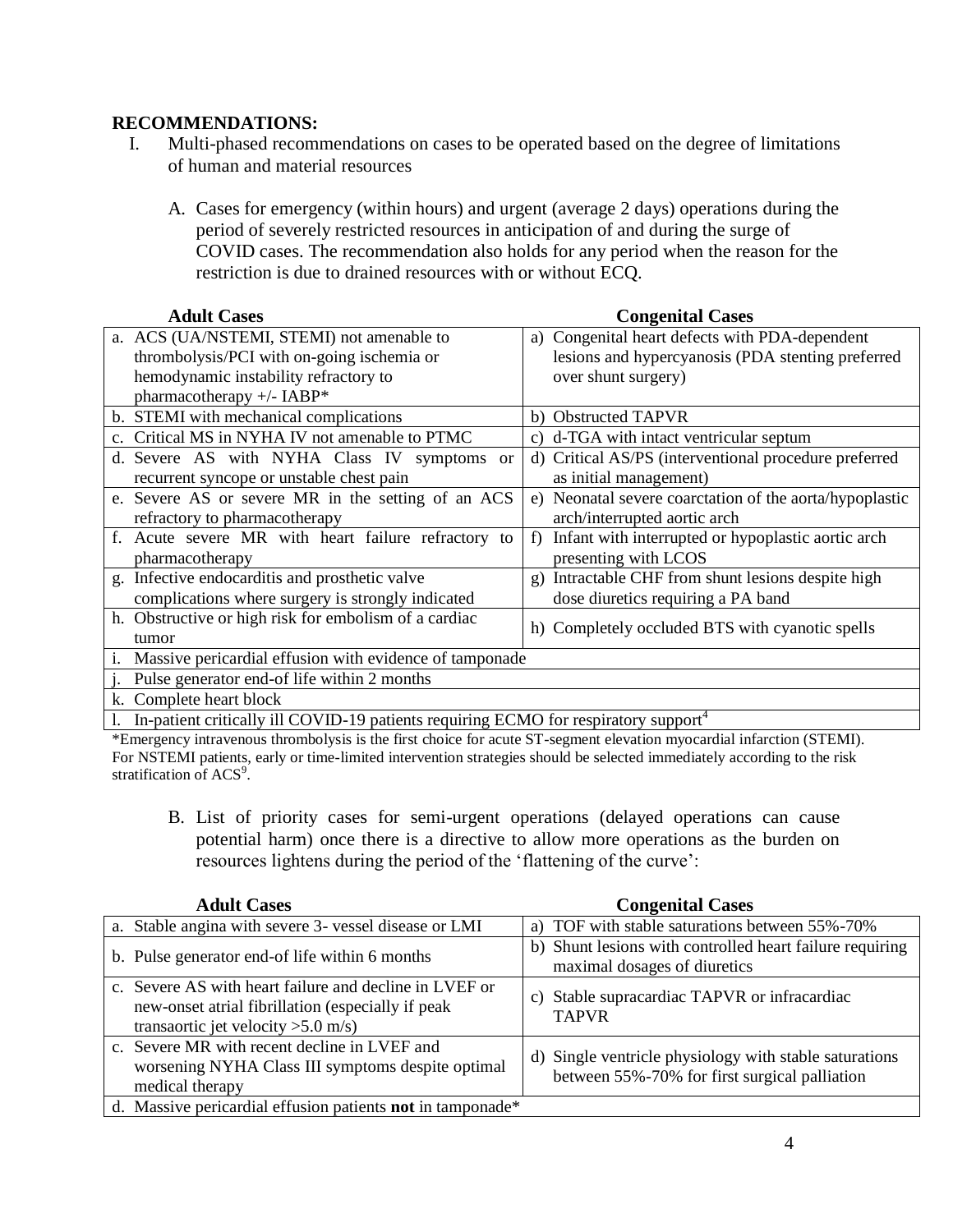\*Requires further investigation of etiology including preop. TB tests, Chest CT scan, rheumatology/immunology; intraop. pericardial biopsy, among others.

- C. Elective cases: Diagnoses not listed above.
	- 1. Readiness for **gradual** resumption of elective operations should consider the following:
	- a) Hospital capability for human and material resources exceeding 20% of the total requirements for the number of operations proposed (i.e., PPEs, ward beds, ICU beds, ventilators, nurses, perfusionists, open heart materials supply chain, etc.).<sup>11</sup> The 20% excess for the demand should be able to supply the emergency procedures including reoperations, additional urgent cases, staff sickness, etc. Ideally, the planned number of cases and resource inventory must be good for 1 month. However, daily and weekly evaluations must be performed whenever there is a rise of staff sickness or admissions for urgent cases.
	- b) Operating rooms must meet the engineering air exchange requirements for COVID-19 as endotracheal intubation, sternotomy with possible inadvertent pleural opening and chest tube insertions are considered high risk for aerolization of viruses. $^{11}$

Once mass testing is in place, another gauge for increasing elective caseload is a sustained reduction in the rate of new COVID-19 cases for at least 14 days.<sup>10,14</sup>

- 2. Elective surgical patients would require COVID-19 PCR test 2-5 days prior to surgery. If positive, the patient should be treated for the infection and shall be rescheduled after 1 month, once proven negative as per the DOH protocol.<sup>11,14</sup>
- 3. Elective surgery should be cleared by the Heart Team.<sup>15</sup>
- 4. Daily Heart Team huddle and weekly managers' evaluation of the national and institutional healthcare situations should be done to assess for escalation, decrease or suspension of the performance of elective surgeries. $11,14$
- II. Other recommendations during the entire COVID-19 healthcare crisis

## **A. An institutional Heart Team is activated and decides on the selection of patients for surgery.**

- B. Institutional process flow on specific surgical cardiac diseases must be in place.
- C. Designate an intra-operative back-up team in the event of personnel fatigue and need to change the PPE. It is worth considering that the Wuhan experts recommended the change of the PPE after 4 hours of continuous usage to avoid the risk of deterioration of the materials.
- D. Modifications of the institutional PPE to accommodate the surgical loupes. Simulation of the use of PPE is also recommended. This includes donning of the PPE along with the surgical loupes in the actual operating room, and worn for the duration of the average open heart and non-bypass procedures. This will allow for the necessary adjustments aimed at optimal surgical field visibility and HCW's well-being without protection compromise. This will avoid the intra-operative risk, both to the patient and the surgical team, due to personnel hypercarbia, desaturation, poor visibility from fogging, prolonged discomfort and breech of PPE (all of which have been anecdotally been reported).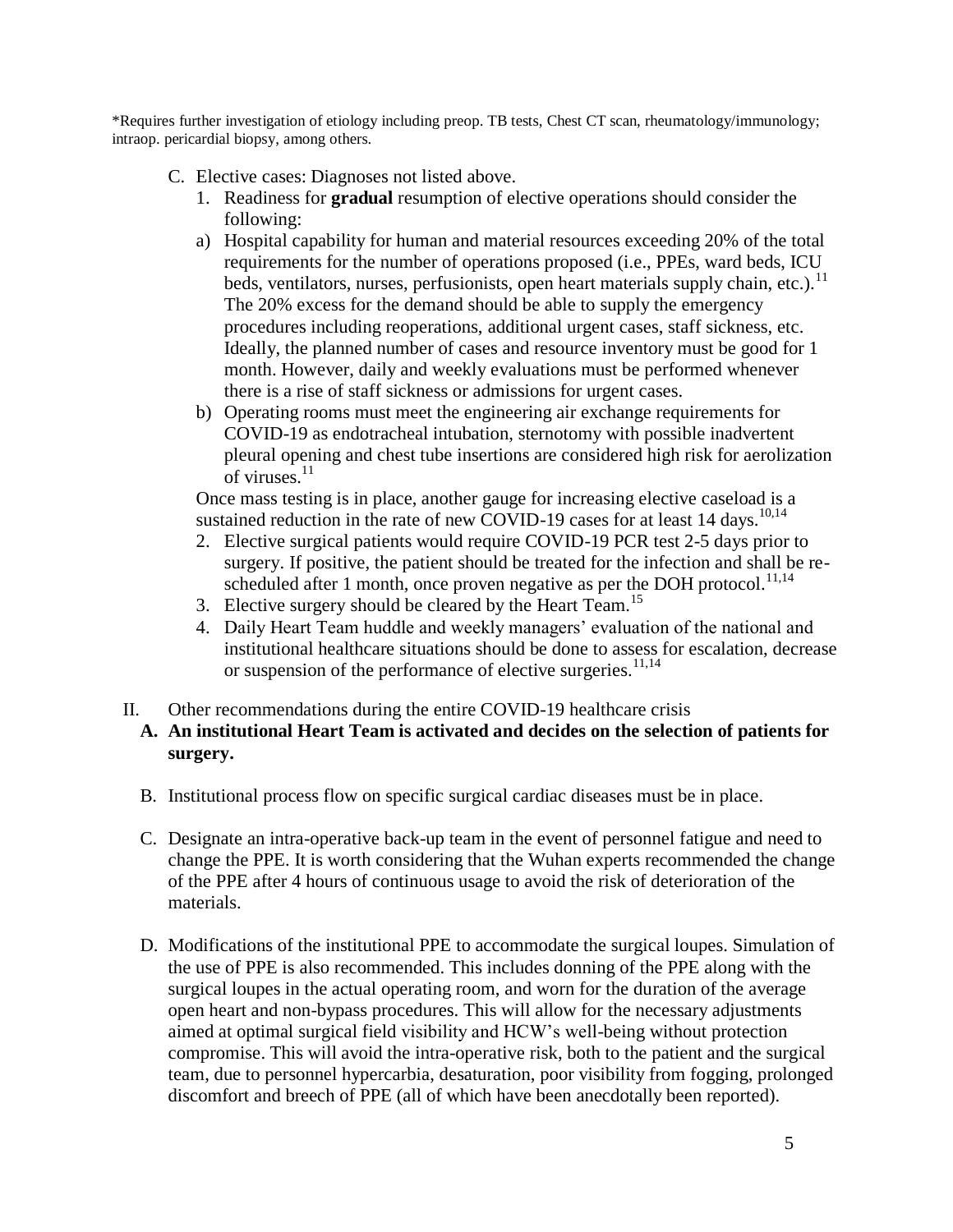Ideally, full coverage of the head and face using fit-tested N95 mask, shields, hood, +/-goggles. PAPR supplies are very limited, and if available, must have strong evidence to prevent COVID-19 infection.

The pictures below are some of the recommended adjustments to cardiac surgery PPE. Surgical loupes can be decontaminated using soap and water. Headlights can be decontaminated with UV light exposures.

PPE guidelines by the PCS and DOH shall be used as references regarding  $PPE<sup>5</sup>$ .





- E. Informed consent for surgery includes a revised risk stratification in patients with COVID-19 considering that due to cytokine-induced myocarditis, kidney failure and stroke, there is a higher overall mortality rate for CVD patients infected with COVID-19 versus non-COVID CVD patients<sup>1</sup>.
- F. We recommend a full PPE during all emergency and urgent surgeries. Treat all emergency and urgent cases as COVID-19 positive unless proven otherwise with PCR. If the patient has been swabbed, there is **No** need to await the PCR result due to an emergency procedure. The test result will guide the postoperative management.
- G. Semi-urgent cases should be tested, treated and cleared for COVID-19.<sup>11,13,14</sup>
- H. Mandatory referral to the Infectious Disease Service (IDS) to perioperatively evaluate and co-manage for COVID-19 infection. Ideally, all patients should be swabbed for PCR testing due to predilection of infection in CVD especially in CHF. The findings of the IDS can help risk stratify and manage the postoperative care.
- I. Remind the blood bank to ensure readiness at all times and confirm changes in blood donation procedures.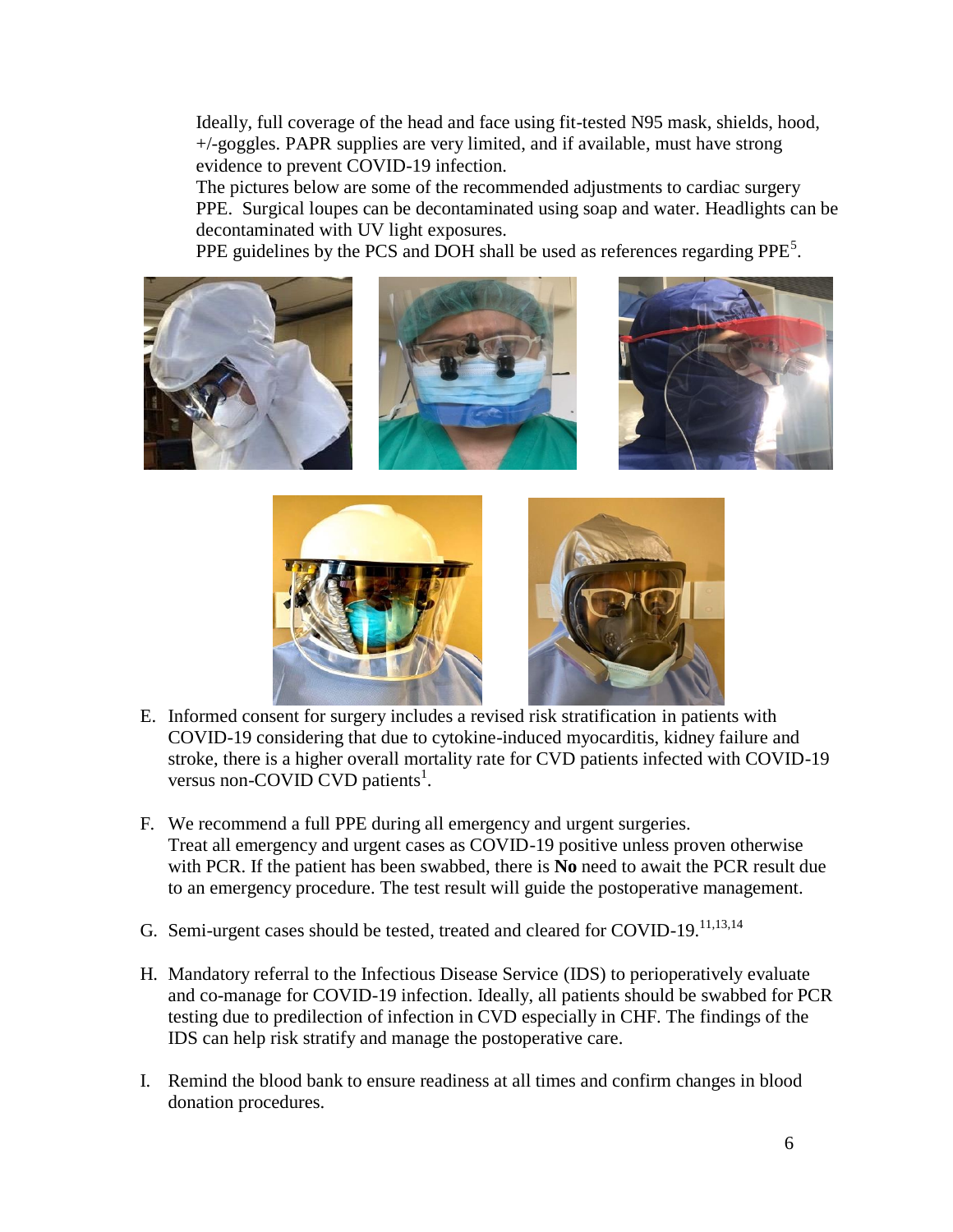- J. Minimize usage of electrocautery to avoid aerosolization (note that COVID-19 has been isolated in blood cultures during days  $4-5$ <sup>3</sup>.
- K. Cardiac surgeon, cardiologist and cardiac nurse collaborative telemedicine with the following functions:
	- 1. Weekly or bi-weekly follow-up calls of the patients who are at moderate risk of progression of symptoms
	- 2. Answer consultations of mild to moderately symptomatic patients
	- 3. Triage patients for emergency room consultation due to severe symptoms
	- 4. Advice asymptomatic patients on important matters such as Warfarin dosing, wound care, surgery scheduling concerns, etc.

**These recommendations are subject for review monthly, unless significant changes occur earlier as per DOH and hospital chief assessment of the resource allocations.**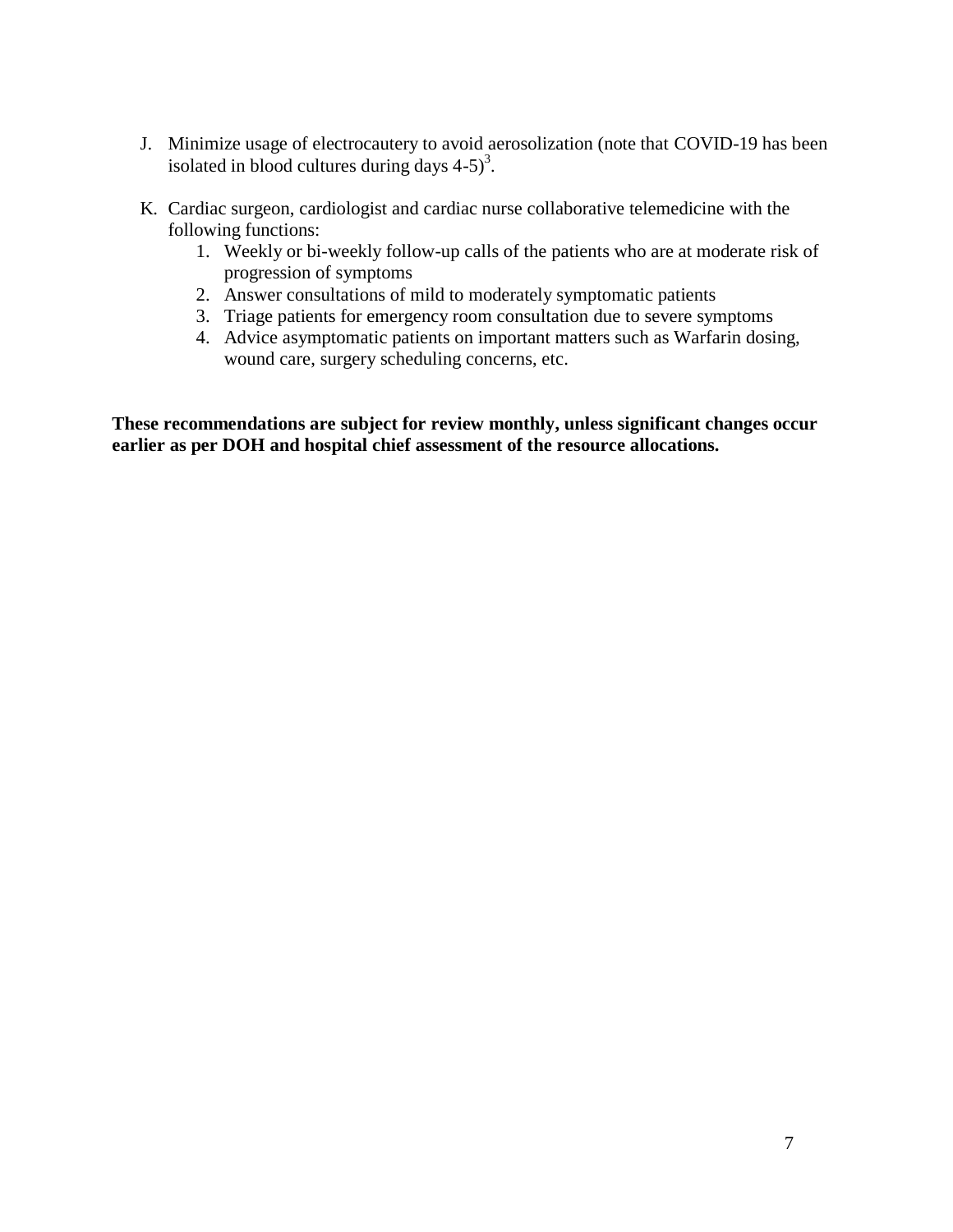#### **SUMMARY OF RECOMMENDATIONS:**

#### PATACSI COVID-19 Crisis-Driven Recommendations on Cardiac Surgery ines on cases to be performed based on availability of human and material reso

**Congenital Cases Adult Cases**<br>ACS (UA/NSTEMI, STEMI) not amenable to **Congenital Cases**<br>Congenital heart defects with PDA-dependent<br>lesions and hypercyanosis (PDA stenting preferred<br>over shunt surgery) a. ACS (UA/NSTEMI, STEMI) not amenable to<br>thrombolysis/PCI with on-going ischemia or<br>hemodynamic instability refractory to<br>harmacotherapy  $+/-1$  ABP<br>b. STEMI with mechanical complications<br>c. Critical MS in NYHA IV not amen b) Obstructed TAPVR<br>
c) d-TGA with intact ventricular septum<br>
d) Critical AS/PS (interventional procedure preferred as initial management)<br>e) Neonatal severe coarctation of the aorta/hypoplastic arch/interrupted aortic arch<br>
f) Infant with interrupted or hypoplastic arch<br>
f) Infant with interrupted or hypoplastic aortic arch<br>
presenting with LCOS<br>
g) Intractable CHF from shunt lesions despite high refractory to pharmacotherapy<br>Acute severe MR with heart failure refractory to  $\overline{f}$ pharmacotherapy<br>Infective endocarditis and prosthetic valve  $\overline{g}$ . complications where surgery is strongly indicated<br>Obstructive or high risk for embolism of a cardiac dose diuretics requiring a PA band  $\overline{h}$ h) Completely occluded BTS with cyanotic spells A Costructive or high risk for embolism of a cardiac<br>
in Completely occluded BTS with cyanotic spell<br>
i. Massive pericardial effusion with evidence of tamponade<br>
i. Pulse generator end-of life within 2 months<br>
k. Complete Priority Surgical Cases during Less Severe Resource Restriction (with or without ECQ) **B. Adult Cases Congenital Cases** a. Stable angina with severe 3- vessel disease or LMI a) TOF with stable saturations between 55%-70% b) Shunt lesions with controlled heart failure requiring b. Pulse generator end-of life within 6 months maximal dosages of diuretics Severe AS with heart failure and decline in LVEF or  $\mathbf{c}$ . c) Stable supracardiac TAPVR or infracardiac new-onset atrial fibrillation (especially if peak **TAPVR** transaortic jet velocity >5.0 m/s) c. Severe MR with recent decline in LVEF and d) Single ventricle physiology with stable saturations worsening NYHA Class III symptoms despite optimal between 55%-70% for first surgical palliation medical therapy d. Massive pericardial effusion patients not in tamponade \*Requires further investigation of etiology including preop. TB tests, Chest CT scan, rheumatology/immunology; intraop. pericardial biopsy, among others. Readiness for gradual resumption of elective operations should consider the  $\overline{1}$ . following: a) Hospital capability for human and material resources exceeding 20% of the total requirements for the number of operations proposed (i.e., PPEs, ward beds, ICU beds, ventilators, nurses, perfusionists, open heart materials supply chain, etc.).  $<sub>b</sub>$ </sub> Operating rooms must meet the engineering air exchange requirements for COVID-19 as endotracheal intubation, sternotomy with inadvertent pleural opening and chest tube insertions are high risk for aerolization of viruses Once mass testing is in place, another gauge for increasing elective caseload is a sustained reduction in the rate of new COVID-19 cases for at least 14 days. COVID-19 PCR test 2-5 days prior to surgery. If positive, should be treated the<br>and re-scheduled after 1 month, once proven negative as per protocol.<br>Elective surgery should be cleared by the Heart Team.  $\overline{2}$ .  $\overline{4}$ . Daily Heart Team huddle and weekly managers' evaluation of the national and institutional healthcare situations should be done to assess for escalation, decrease or suspension of the performance of elective surgeries. II.Other recommendations during the period of COVID-19 Healthcare Crisis A. An institutional Heart Team is activated and decides on the selection of patients for surgery.<br>Institutional process flow on specific surgical cardiac diseases must be in place. **Streety.**<br> **Example 11**<br> **Example 1**<br> **Example 1**<br> **Example 2**<br> **Example and mind-operative back-** by team in the event of personnel fatigue and need to<br>
Designate an intra-operative back-only density consider the Wuhan e D  $\mathbf{F}$ G.<br>H. Ī. Minimize usage of electrocautery to avoid aerosolization (note: COVID-19 has been J. Minimize usage of electrocatiery to avoid aerosotization (note: COVID-19 has been<br>isolated in blood cultures during days 4-5).<br>Cardiac surgeon, cardiologist and cardiac nurse collaborative telemedicine with the<br>Cardiac sur K. Triage patients for emergency room consultation due to severe symptoms<br>Triage patients for emergency room consultation due to severe symptoms<br>Advice asymptomsic patients on important matters such as Warfarin dosing,<br>wound  $\frac{3}{4}$ These recommendations are subject for review monthly, unless significant changes occur earlier as per DOH and hospital chief assessment of the resource allocation